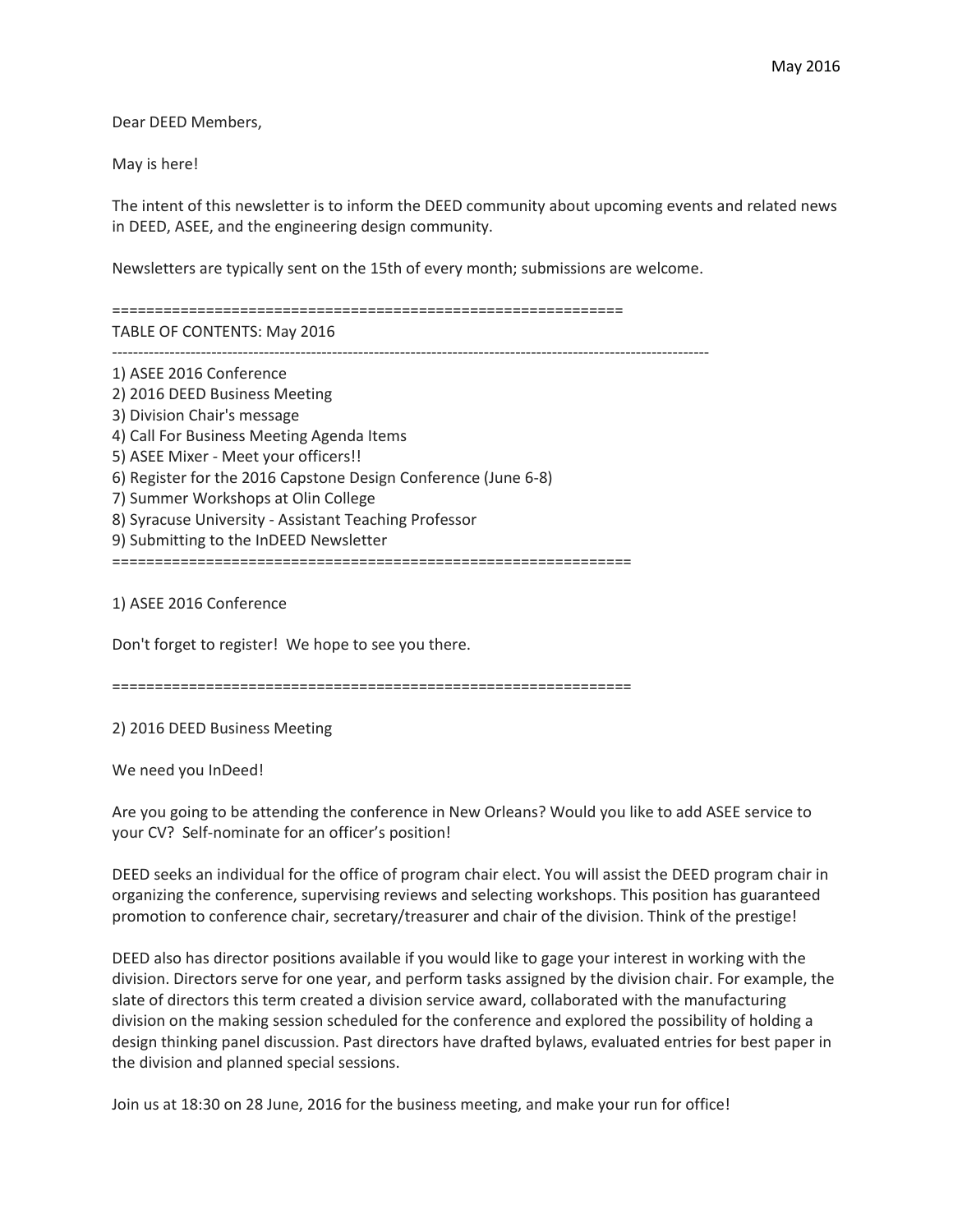===========================================================

## 3) Division Chair's Message

It has been my privilege to serve as DEED division chair for the 2015 - 2016 term. The DEED leadership has accomplished many things during my tenure as an officer, all of which contribute to the value of membership and to the elevation of the standards expected of authors in our division.

As I move into the position of past president, I'll be spearheading the bureaucratic process of getting the new bylaws implemented by the membership put in place at ASEE headquarters. I plan on continuing my involvement with the division in some capacity when my term as an officer expires in 2017.

Thanks to my executive committee for all their work and dedication to the division:

Susannah Howe Reid Bailey Gail Hohner Robert Nagel Keith Stanfill Bridget Smyser Shraddha Sangelkar

I am looking forward to seeing you all in New Orleans.

=============================================================

4) Call For Business Meeting Agenda Items

As business meeting chair, I am soliciting agenda items for the business meeting. The agenda will be published to the membership prior to the start of the conference.

Please submit any agenda items you'd care to see included in the discussion to me at [ps125@evansville.edu,](mailto:ps125@evansville.edu) prior to 10 June. I will contact those who wish to speak to gage time allotment on the agenda.

=============================================================

5) ASEE Mixer - Meet your officers!!

Please join us at the ASEE mixer on Sunday 26 June! There is free ice cream and drinks, and we would love to meet any potential members or current colleagues in person.

We'll have an activity planned at our table, so come by and partake.

There will also be a raffle with design themed prizes.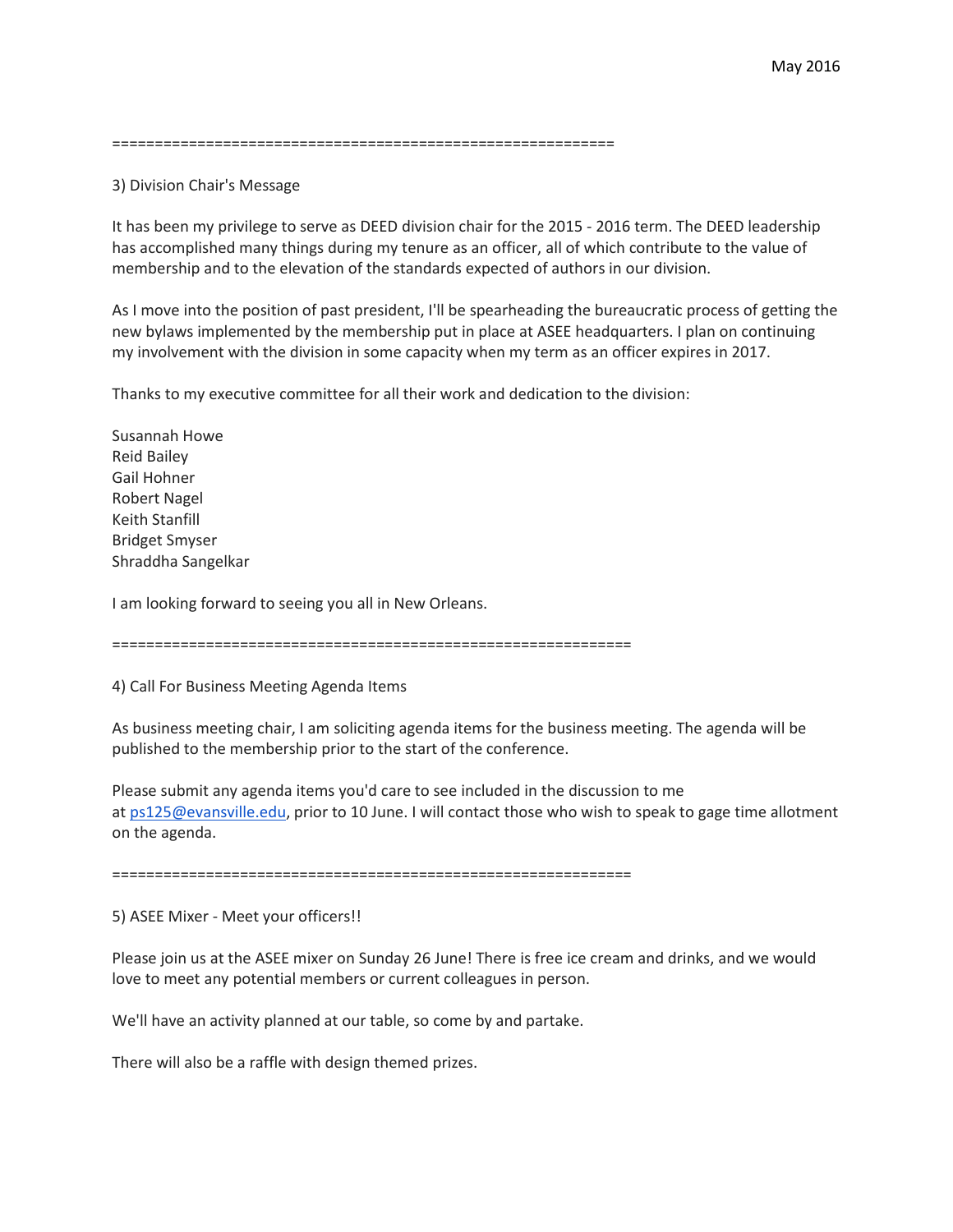=============================================================

6) Register for the 2016 Capstone Design Conference (June 6-8)

It's not too late to register for the 2016 Capstone Design Conference if you haven't done so already. If you're involved with capstone design or senior design, this is the conference for you! Don't miss your chance to participate in this dynamic, interactive event that only happens every two years.

The 2016 conference will be June 6-8 in Columbus, Ohio. The conference website has key information about conference registration, hotel, and travel - [www.capstoneconf.org](http://www.capstoneconf.org/)

If you have questions, email [capstoneconf@gmail.com](mailto:capstoneconf@gmail.com)

Please share with your friends and colleagues!

=============================================================

7) Summer Workshops at Olin College

The Olin College Collaboratory is pleased to offer Focus Workshops, a week of specialized half-day and full day hands-on learning opportunities for faculty, following our acclaimed week-long program, Designing for Student Engagement. The Summer Institutes have provided participants from around the country and around the world with the opportunity to conceive and catalyze change in engineering education.

- Designing for Student Engagement will be held June 6-10, 2016, and explores and develops curricular innovation for the 21st century.
- Focus Workshops will be held the week of June 13-16, 2016, and are deep dives into a particular topic, like Implementing Your Innovative Educational Idea,
- Supporting Learning through Student Teams, Designing for Atypical Bodies and Minds, and much more.

For more information, go to: <http://www.olin.edu/collaborate/collaboratory/summer-institute/>

=============================================================

## 8) Syracuse University - Assistant Teaching Professor

The Department of Biomedical and Chemical Engineering (BMCE) at Syracuse University invites applications for an Assistant Professor (non-tenure track) position, scheduled to begin in the fall of 2016. Candidates should have a doctoral degree in Biomedical Engineering or a closely related field and strong commitment to undergraduate education, advising and mentoring. The appointee is expected to teach Bioengineering laboratory and client-based senior and Masters design courses and fulfill the Bioengineering Undergraduate Program Director responsibilities associated with undergraduate recruitment, advising, curriculum oversight, accreditation review, coordination with the study abroad program, and administrative tasks associated with reviewing student and adjunct instructor performance. The Department offers ABET-accredited B.S. as well as M.S. and Ph.D. degrees in chemical engineering and bioengineering. BMCE currently has 17 full-time faculty members,